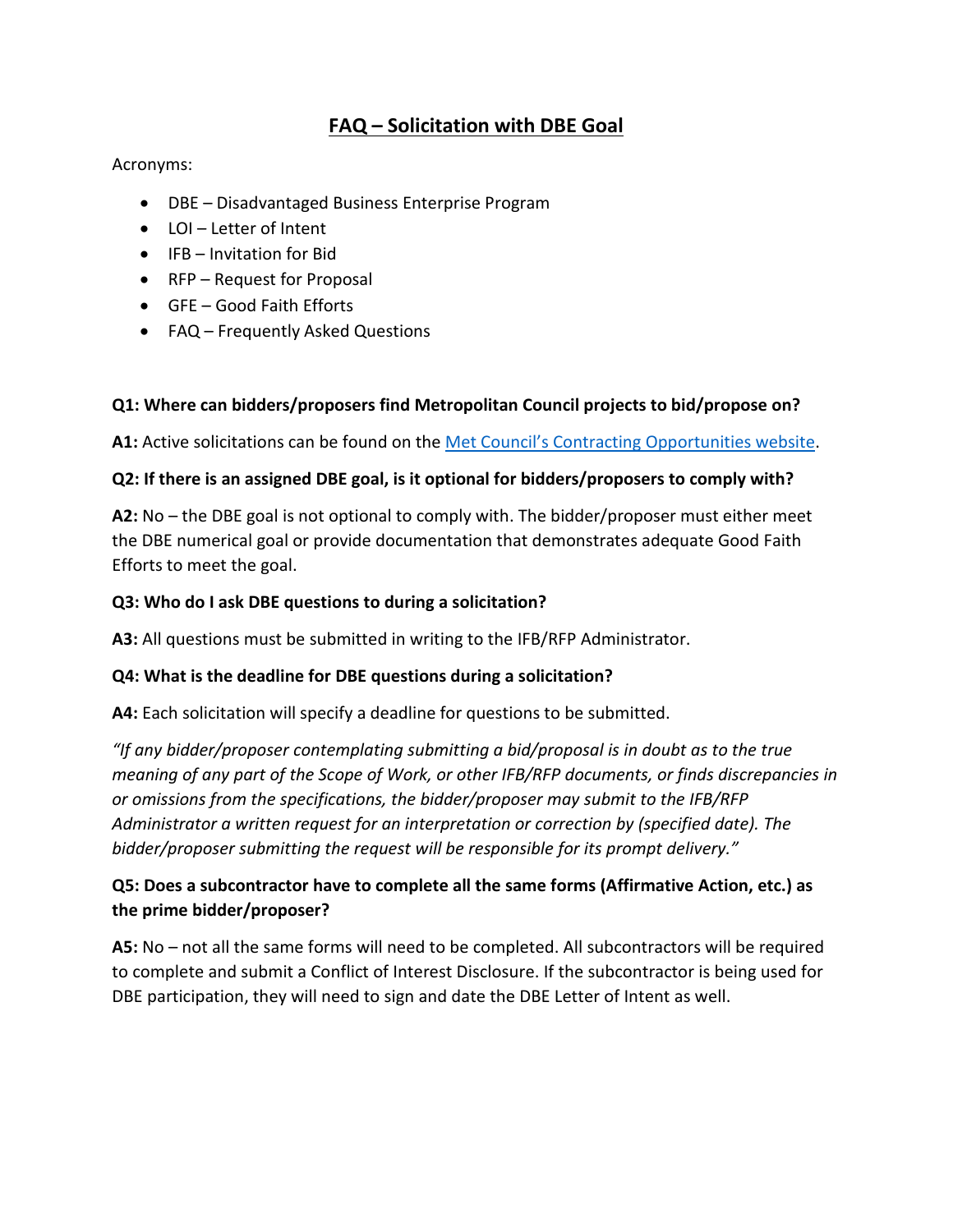## **Q6: How does a bidder/proposer properly complete the DBE Commitment Form?**

**A6:** For each of the DBE firms intended to be used for credit, the bidder/proposer must fill in the following fields:

- Bidder/Proposer Name
- Project Name
- DBE Goal
- DBE Name
- Description of Work
- Participating As
- DBE Bid Amount
- DBE Credit Amount
- DBE %

The bidder/proposer must also calculate the Total Value, Total %, print their Name/Title/Phone and then sign and date the document. *See example on the next page*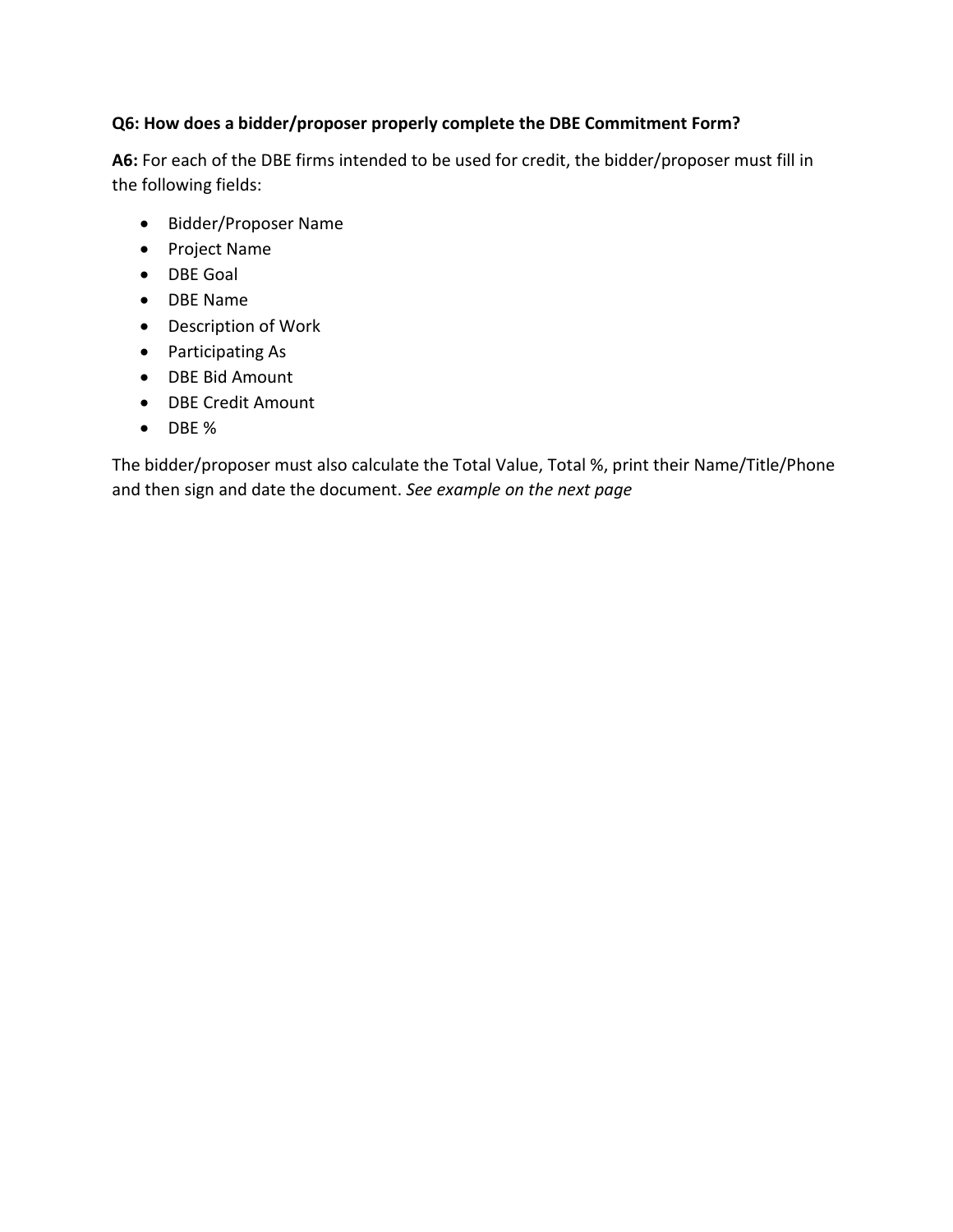# **DISADVANTAGED BUSINESS ENTERPRISE (DBE) COMMITMENT FORM**

*(Must be completed, signed, and submitted with each bid)*

 $\sim$ 

| <b>Bidder Name</b>                                                                                                                                                    | <i>cc</i> compressing signed, and such ma<br><b>Project Name</b> |                                                                                            |                       | <b>DBE Goal</b>                             |         |
|-----------------------------------------------------------------------------------------------------------------------------------------------------------------------|------------------------------------------------------------------|--------------------------------------------------------------------------------------------|-----------------------|---------------------------------------------|---------|
| <b>Ryder Marshall Construction</b>                                                                                                                                    | <b>Doghouse Expansion Project</b>                                |                                                                                            |                       |                                             | 15%     |
| <b>DBE</b> Name<br>(Legal business name used for certification)                                                                                                       | <b>Description of Work</b>                                       | <b>Participating As?</b><br>Prime, Subcontractor,<br>Trucker, Supplier or<br><b>Broker</b> | <b>DBE Bid Amount</b> | <b>DBE</b> Credit<br>amount<br>dollar value | DBE %   |
| <b>Fido's Concrete Company</b>                                                                                                                                        | <b>Concrete</b>                                                  | <b>Subcontractor</b>                                                                       | \$20,000              | \$20,000                                    | 10%     |
| <b>Baxter's Electrical Supply</b>                                                                                                                                     | <b>Electrical Supplier</b>                                       | <b>Supplier</b>                                                                            | \$20,000              | \$12,000                                    | 6%      |
|                                                                                                                                                                       |                                                                  |                                                                                            |                       |                                             |         |
|                                                                                                                                                                       |                                                                  |                                                                                            |                       |                                             |         |
|                                                                                                                                                                       |                                                                  |                                                                                            |                       |                                             |         |
|                                                                                                                                                                       |                                                                  |                                                                                            |                       |                                             |         |
|                                                                                                                                                                       |                                                                  |                                                                                            |                       |                                             |         |
| For purposes of award, bidder must demonstrate good faith efforts to meet the goal on the total                                                                       |                                                                  |                                                                                            |                       | <b>Total Value</b>                          | Total % |
| bid or the base bid if the bid consists of base bid and allowances and or additives.<br>Use copies of this form if additional space is needed to list committed DBEs. |                                                                  |                                                                                            |                       | \$32,000                                    | 16%     |

**I have read the DBE requirements in Document Disadvantaged Business Enterprise (DBE) Contract Requirements. I further certify that the Bidder has made appropriate efforts to comply with the DBE requirements for this contract by making good faith efforts to meet the assigned DBE goal as specified in Disadvantaged Business Enterprise (DBE) Contract Requirements. I am authorized on behalf of the Bidder to submit this certification to the Council. This certification is a material representation of fact on which the Council may rely in awarding the contract.**

| Bidder Name / Title / Phone: Ryder Marshall | Dwner |       | 999-999-9999                                                      |  |
|---------------------------------------------|-------|-------|-------------------------------------------------------------------|--|
|                                             |       |       |                                                                   |  |
| Bidder Signature: Ryder Marshall            |       | Date: | 9/9/2021                                                          |  |
| [Contract Number]                           |       |       | DBE Commitment Form, Letter of Intent Form and Good Faith Efforts |  |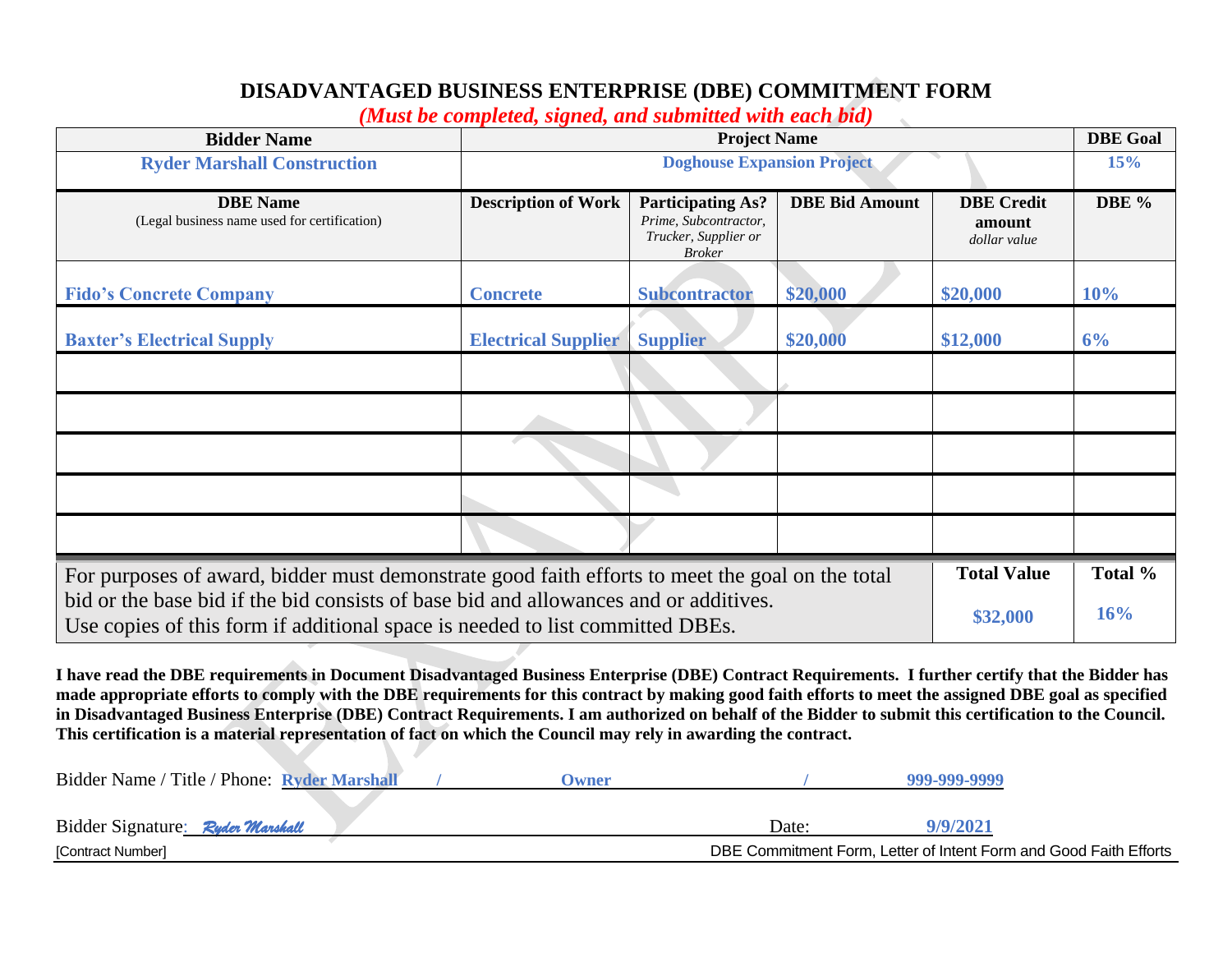## **Q7: How does a bidder/proposer properly complete the DBE Letter of Intent?**

**A7:** A Letter of Intent must be completed for each DBE firm intended to be used for credit. The value and scope on the LOI must match the information provided on the Commitment Form. The bidder/proposer must fill in the following fields:

- Bidder/Proposer
- Contract Number
- Project Name
- DBE Firm Information: DBE Name, Phone, Address, City, State, Zip
- Participating As
- Scope Description
- DBE Bid Amount
- Dollar Amount for DBE Credit
- Bidder/Proposer Name, Title, Signature and Date
- DBE firm must have a representative print their Name and Title then Sign and Date the LOI

The LOI must contain signatures from *both* the bidder/proposer *and* the DBE firm in order to be counted for credit. *See examples on the next 2 pages*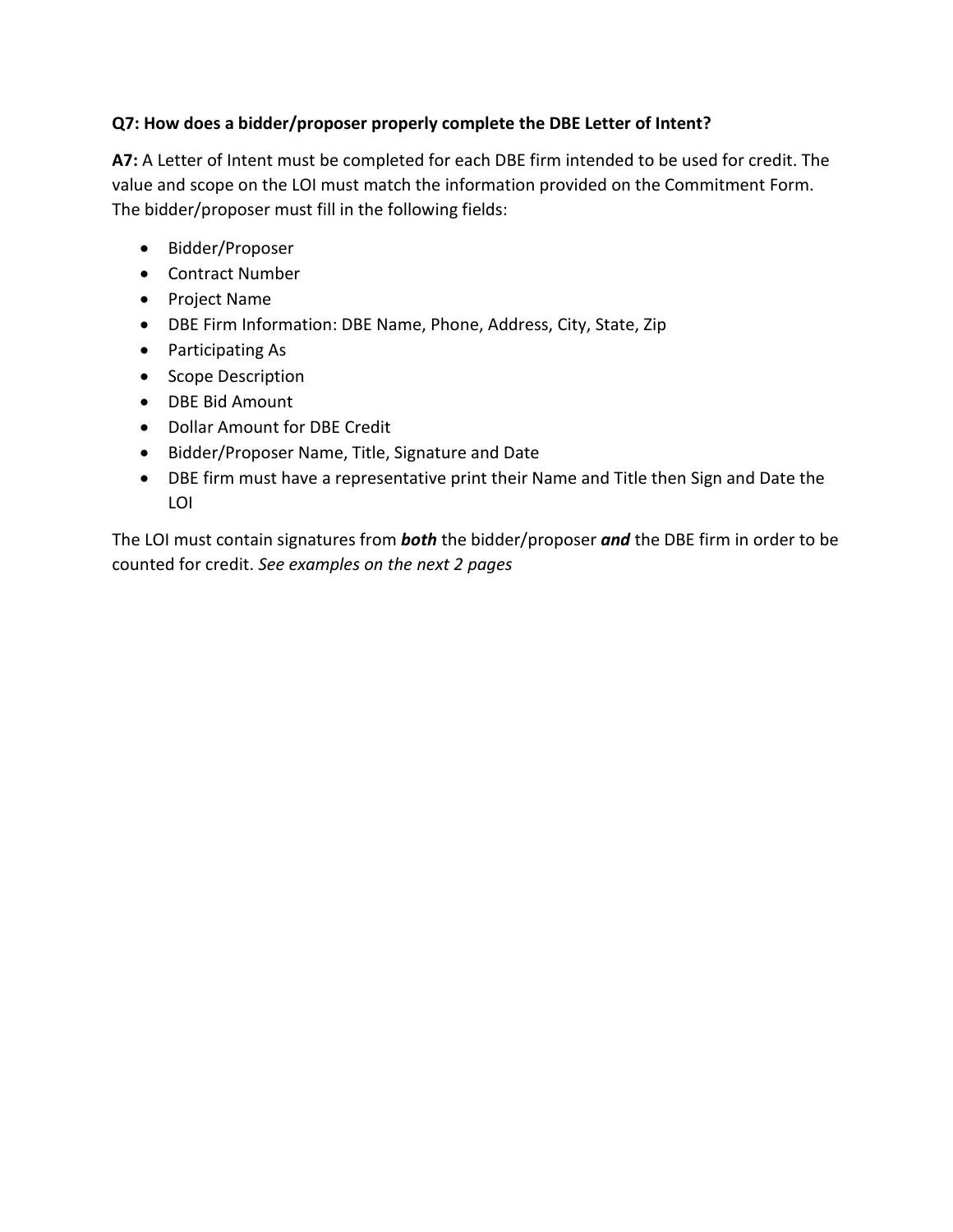# **DISADVANTAGED BUSINESS ENTERPRISE (DBE) LETTER OF INTENT**

**(Must be completed and signed by each DBE listed on 00485 Commitment Form, and submitted with each bid)**

| <b>Contract Number:</b> |                               |                                                                                       |
|-------------------------|-------------------------------|---------------------------------------------------------------------------------------|
|                         |                               |                                                                                       |
| <b>21P000</b>           |                               |                                                                                       |
|                         |                               |                                                                                       |
|                         |                               |                                                                                       |
|                         | <b>Phone:</b><br>000-000-0000 |                                                                                       |
|                         |                               |                                                                                       |
|                         |                               | <b>State: MN Zip: 55101</b>                                                           |
|                         |                               | <b>Project Name:</b><br><b>Doghouse Expansion Project</b><br><b>St. Paul</b><br>City: |

**Participating As:** Prime Contractor **X** Subcontractor Supplier (60% credit) Manufacturer Trucker Broker

| <b>Description</b>           | <b>DBE Bid Amount</b> | <b>Dollar Amount for DBE Credit</b> |
|------------------------------|-----------------------|-------------------------------------|
| <b>Install Concrete Slab</b> | \$20,000              | \$20,000                            |

1. This is a letter of intent between the bidder on this project and a DBE firm to perform subcontract work on this project.

2. By signing below, the bidder is committing to utilize the above-named DBE to perform the work described above.

3. By signing below, the above-named DBE is committing to perform the work described above.

Affirmation: I hereby affirm that the information above is true and correct.

| Bidder Representative Name: Ryder Marshall      | Title:<br><b>Owner</b>                                            |
|-------------------------------------------------|-------------------------------------------------------------------|
| Bidder Representative Signature: Ryden Manshall | Date: 9/8/2021                                                    |
| <b>DBE Representative Name:</b> Fido Barks      | Title: <b>Owner</b>                                               |
| DBE Representative Signature: 7ide Banks        | Date: 9/8/2021                                                    |
| [Contract Number]                               | DBE Commitment Form, Letter of Intent Form and Good Faith Efforts |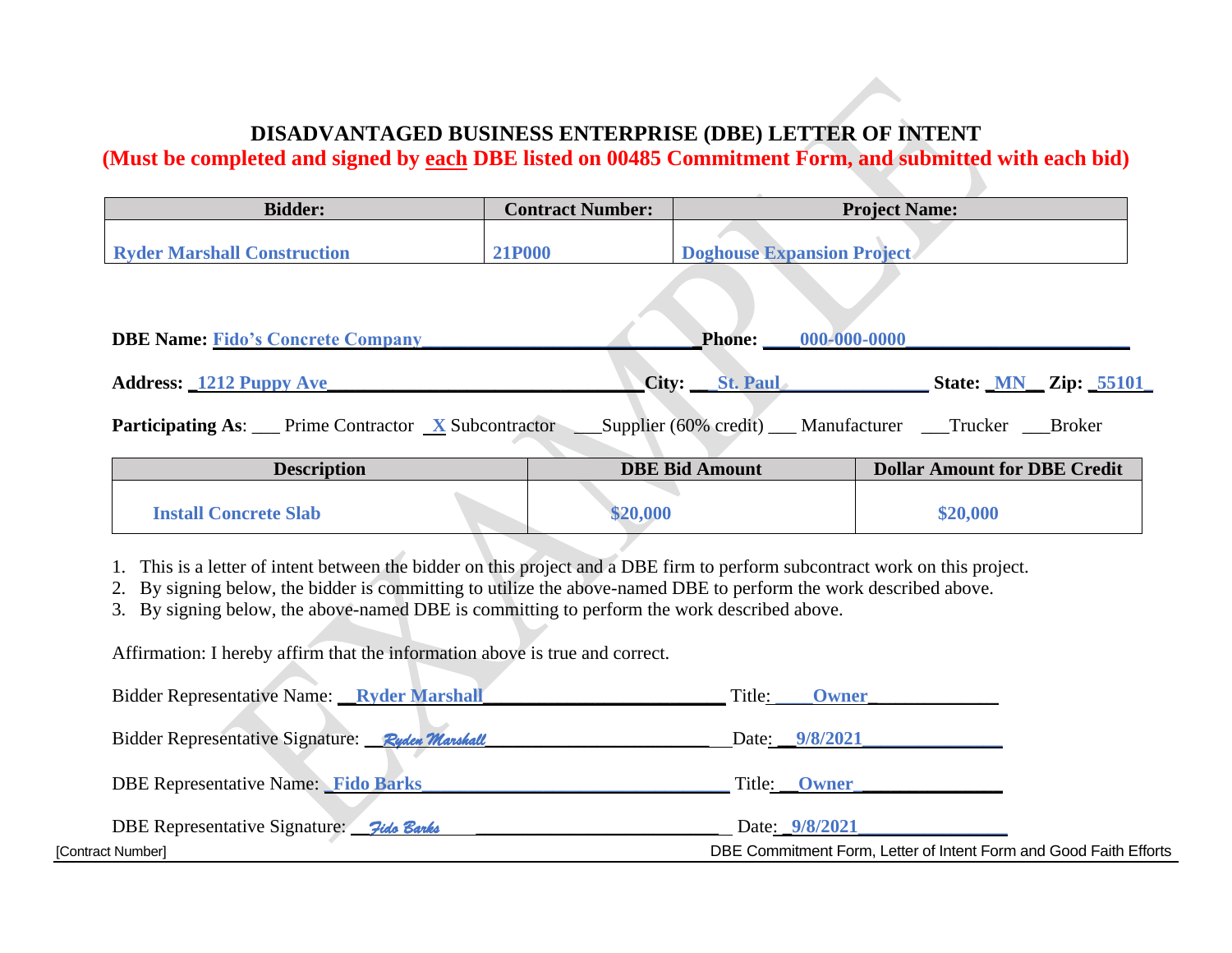# **DISADVANTAGED BUSINESS ENTERPRISE (DBE) LETTER OF INTENT**

**(Must be completed and signed by each DBE listed on 00485 Commitment Form, and submitted with each bid)**

| <b>Bidder:</b>                              | <b>Contract Number:</b> |                                   | <b>Project Name:</b>                |
|---------------------------------------------|-------------------------|-----------------------------------|-------------------------------------|
| <b>Ryder Marshall Construction</b>          | <b>21P000</b>           | <b>Doghouse Expansion Project</b> |                                     |
|                                             |                         |                                   |                                     |
| <b>DBE Name:</b> Baxter's Electrical Supply |                         | Phone: 111-111-1111               |                                     |
| <b>Address:</b> 1501 Paw Street             |                         | <b>City:</b> Minneapolis          | <b>State: <u>MN</u></b> Zip: 55407  |
|                                             |                         |                                   |                                     |
| <b>Description</b>                          |                         | <b>DBE Bid Amount</b>             | <b>Dollar Amount for DBE Credit</b> |

| <b>Supply Conduit and Light Fixtures</b> | \$20,000 | \$20,000 x .60 = \$12,000 |
|------------------------------------------|----------|---------------------------|
|                                          |          |                           |

4. This is a letter of intent between the bidder on this project and a DBE firm to perform subcontract work on this project.

5. By signing below, the bidder is committing to utilize the above-named DBE to perform the work described above.

6. By signing below, the above-named DBE is committing to perform the work described above.

Affirmation: I hereby affirm that the information above is true and correct.

| <b>Bidder Representative Name:</b> Ryder Marshall   | Title:<br><b>Owner</b>                                            |
|-----------------------------------------------------|-------------------------------------------------------------------|
| Bidder Representative Signature: Ryder Marshall     | Date: 9/6/2021                                                    |
| <b>DBE Representative Name: Baxter Ruff</b>         | Title: Owner                                                      |
| <b>DBE Representative Signature:</b><br>Baxter Ruff | Date: 9/6/2021                                                    |
| [Contract Number]                                   | DBE Commitment Form, Letter of Intent Form and Good Faith Efforts |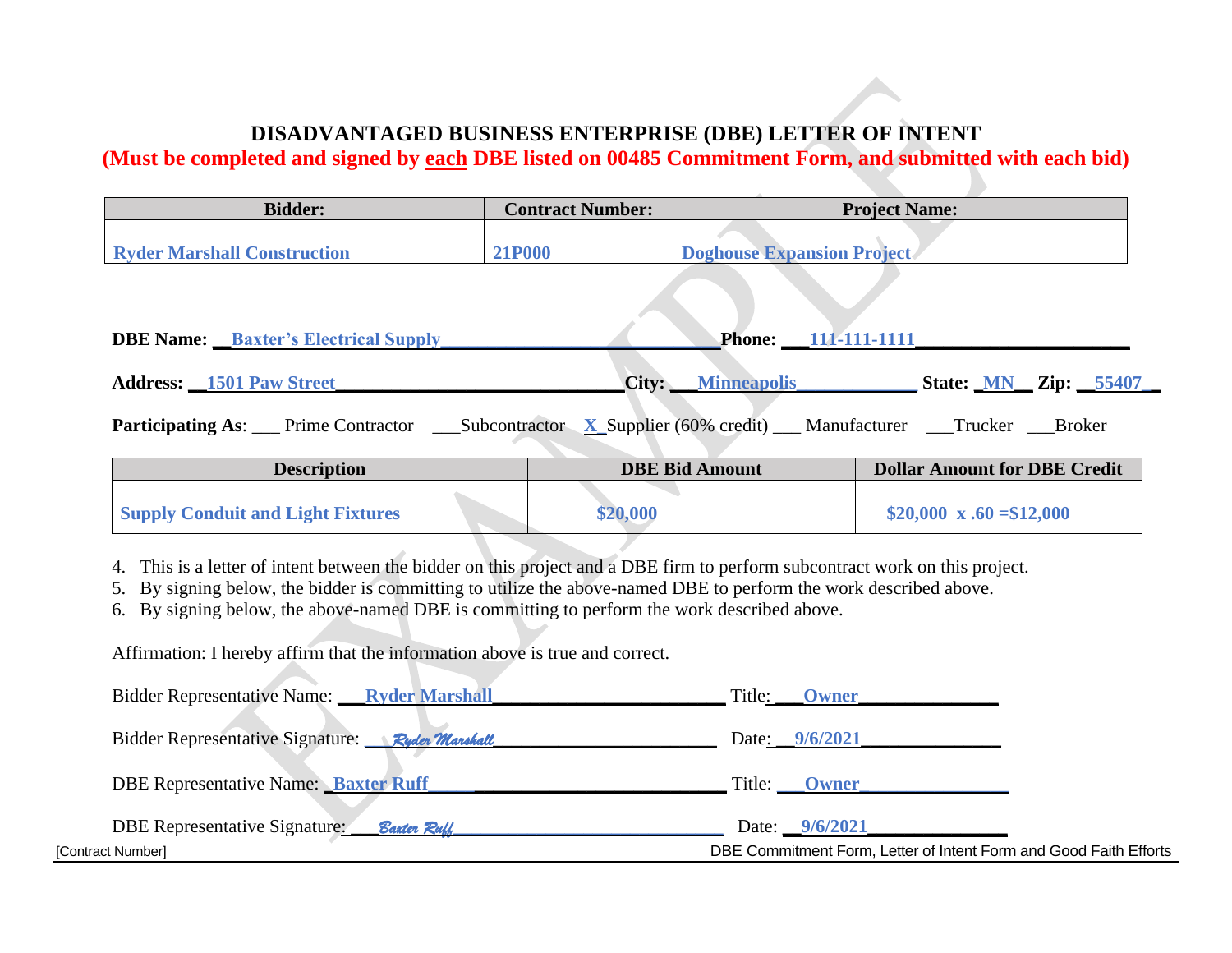## **Q8: How does a bidder/proposer count DBE participation?**

**A8:** DBE participation is as follows:

- Contractor: 100% credit
- Manufacturer: 100% credit
- Supplier: 60% credit
- Broker: 5% credit (commission and transport fees)
- Trucking: 100% credit for DBE owned trucks, 100% credit for non-DBE trucks hired by the DBE firm-not to exceed the total number of DBE trucks, 60% if the trucking firm is being used as a supplier

Please see the [Counting Credit Guide](https://metrocouncil.org/About-Us/What-We-Do/DoingBusiness/Small-Business-Programs/Resources/Documents/DBE-Credit-Counting.aspx) and the [Counting Trucking Credit Guide](https://metrocouncil.org/About-Us/What-We-Do/DoingBusiness/Small-Business-Programs/Resources/Documents/DBE-Trucking-Credit-Reference-Guide.aspx) for more detailed information.

# **Q9: If a DBE firm is subcontracting out some of their work to a non-DBE firm, does the bidder/proposer still count all of the work as DBE participation?**

**A9:** No – the amount subcontracted to the non-DBE firm must be subtracted from the DBE contract amount.

## **Q10: How does a bidder/proposer calculate the DBE commitment percentage?**

**A10:** The DBE commitment percentage should be the DBE Credit Amount divided by the Base Bid/Proposal Amount (or Total Bid/Proposal if there is not a difference between the Base and Total Bid/Proposal).

# **Q11: If a bid/proposal is for hourly rates – what amount does the bidder/proposer use as a total to calculate the DBE commitments against?**

**A11:** The dollar value to be used to calculate the DBE commitments against will be provided during the solicitation period. If you are unable to find the appropriate amount in the solicitation documents, please submit the question in writing to the IFB/RFP Administrator during the question-and-answer period of the solicitation.

# **Q12: How does a bidder/proposer commit to a dollar amount with a DBE firm on an asneeded contract when there is no guaranteed work?**

**A12:** Bidders/Proposers will be provided a dollar figure to be used to calculate the DBE commitments for award purposes. After award, the bidder/proposer has a continuing obligation to make good faith efforts to meet the goal and, will be responsible for applying the DBE participation goal to the total contract amount, including any additives, contract modifications and change orders.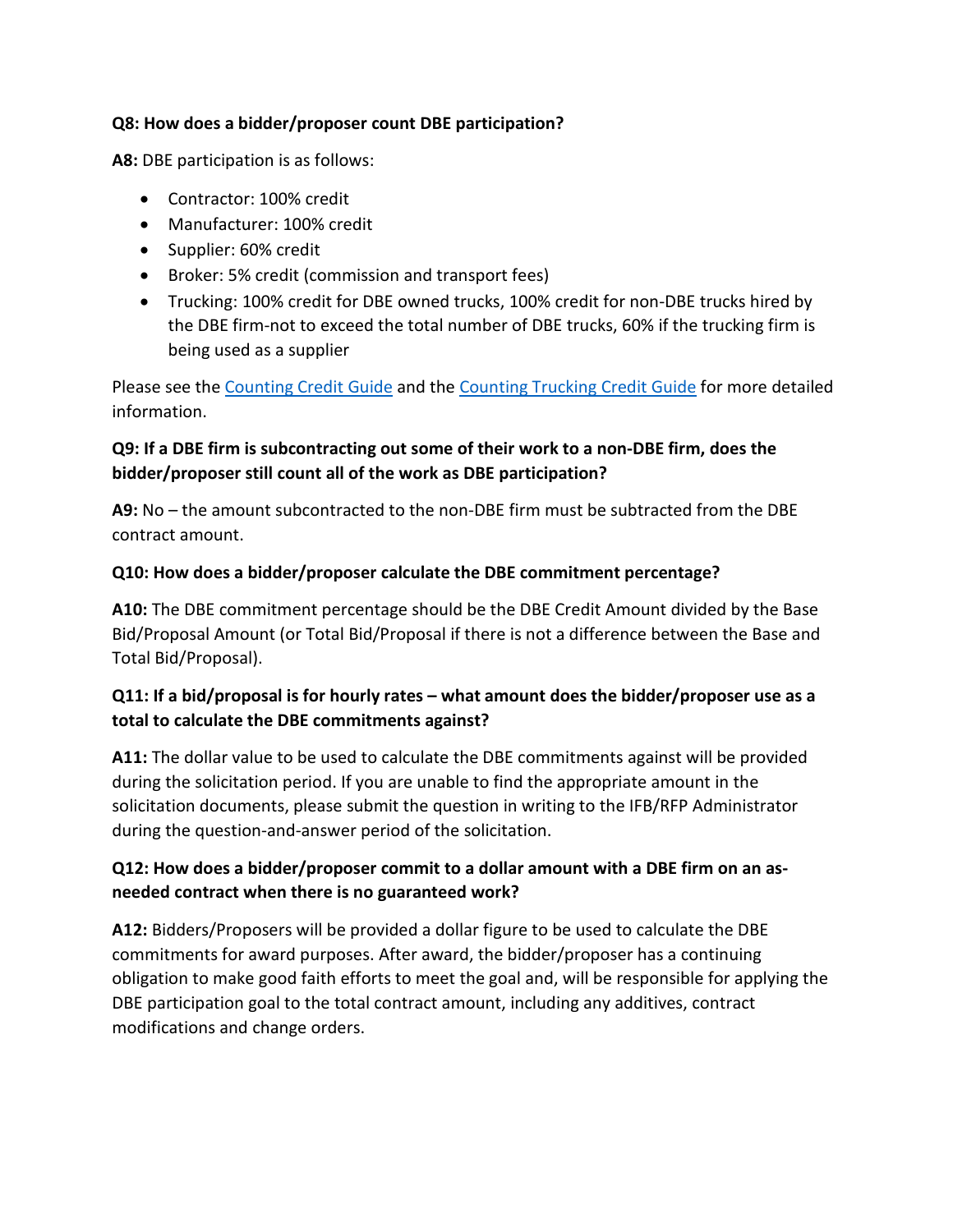# **Q13: As a prime bidder/proposer, our firm does not have any DBE commitments – are DBE forms still required to be submitted?**

**A13:** Yes – the DBE Commitment Form must be signed and GFE must be submitted in order for the bidder/proposer to be found responsive.

## **Q14: Can a DBE firm bid as a prime contractor?**

**A14:** Yes – any work self-performed or subcontracted to another DBE firm will count towards DBE participation on the project. All work subcontracted to a non-DBE firm will not count as DBE participation.

## **Q15: If a DBE firm is bidding as a prime, do they still need to fill out the DBE forms?**

**A15:** Yes – The DBE Commitment Form and Letter(s) of Intent must be completed and signed in order for the bidder/proposer to be found responsive.

# **Q16: Why don't bidders/proposers get 24 hours after the solicitation deadline to submit Letter(s) of Intent or Good Faith Efforts?**

**A16:** All DBE documents are due at time of bid/proposal in order to ensure an equitable solicitation process.

# **Q17: What if a bidder/proposer cannot get the DBE firm to sign the Letter of Intent by the solicitation deadline?**

**A17:** The LOI must be signed by *both* the bidder/proposer *and* the DBE firm in order for the bidder/proposer to receive credit for that DBE firm. If the LOI is submitted without the DBE signature (or not submitted at all), the bidder/proposer will not receive that DBE credit.

# **Q18: Does a bidder/proposer get any preference for award if their bid/proposal exceeds the DBE goal instead of just meeting it?**

**A18:** No – bidders/proposers do not get preference for meeting or exceeding the goal. For purposes of award, the bidder/proposer must either meet or exceed the numerical DBE goal *or* provide documentation that demonstrates adequate good faith efforts to meet the DBE goal.

# **Q19: If a bidder/proposer has women and minorities working in the company, is that an adequate substitute for the DBE goal?**

**A19:** No – The Affirmative Action program is not interchangeable with the DBE program.

# **Q20: If a bidder/proposer works with a company that is owned by a woman/minority, does that count towards the DBE goal?**

**A20:** In order for a bidder/proposer to receive DBE credit for projects that are federally funded and a numerical DBE goal has been established, the chosen firm must be certified and in the [DBE Directory](https://mnucp.metc.state.mn.us/) at time of bid/proposal.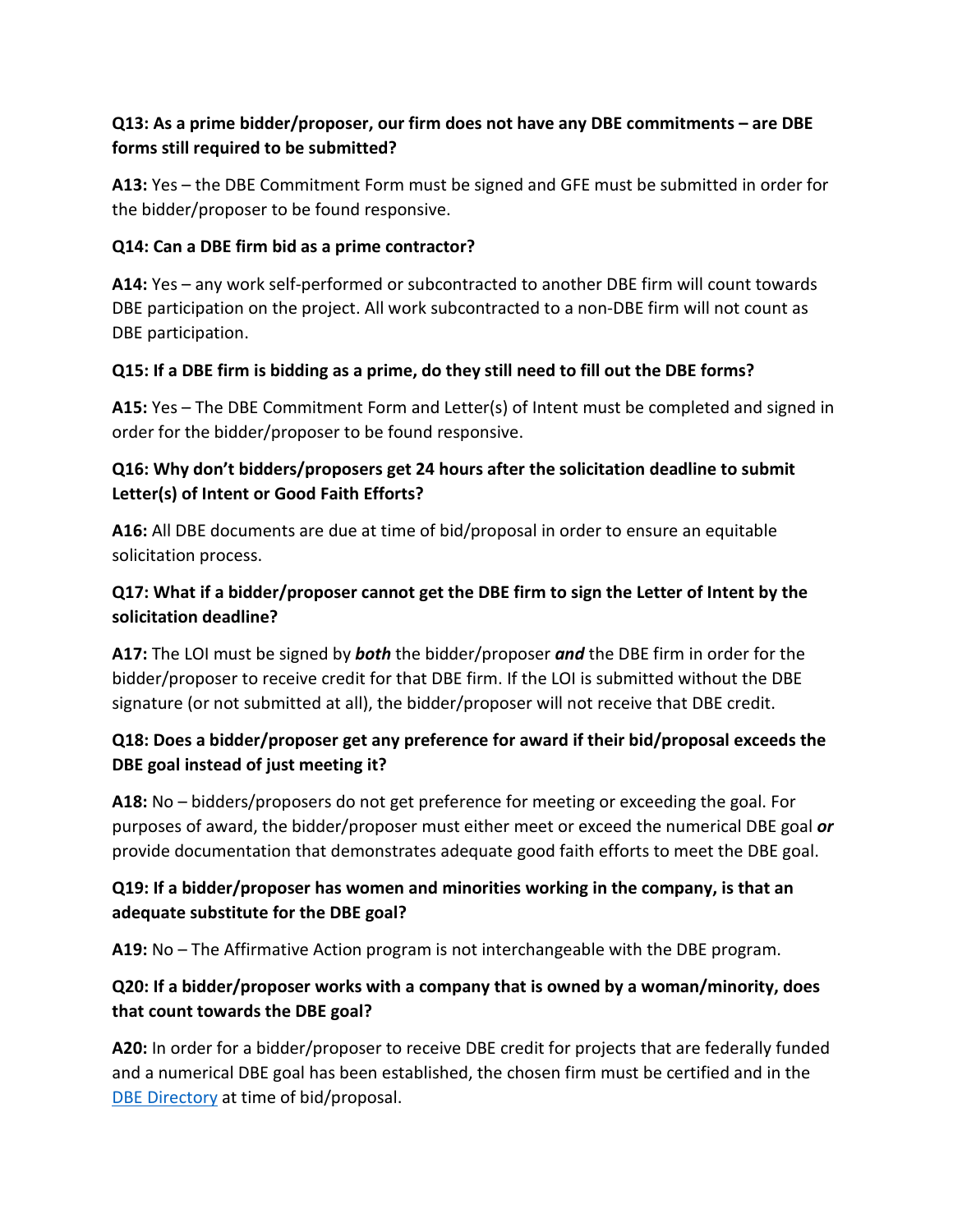## **Q21: How does a business become DBE certified?**

**A21:** Visit [The Metropolitan Council's Small Business Programs DBE webpage](https://metrocouncil.org/About-Us/What-We-Do/DoingBusiness/Small-Business-Programs/Disadvantaged-Business-Program.aspx) for more information about the DBE program and certification guidelines.

## **Q22: Can a bidder/proposer receive DBE credit for a commitment to a company that is currently applying to become certified?**

**A22:** No – the DBE firm will only count for credit if certified at time of bid/proposal.

#### **Q23: How does a bidder/proposer know if a company is a DBE firm?**

**A23:** All certified DBE firm will be found in the [DBE Directory.](https://mnucp.metc.state.mn.us/)

#### **Q24: What if a bidder/proposer cannot find any DBE firms?**

**A24:** It is the responsibility of the bidder/proposer to complete and document searches for DBE firms for subcontracting opportunities.

- If the bidder/proposer is having troubles searching in the DBE Directory, please contact the IFB/RFP Administrator and they can refer questions to the Small Business Specialist to provide additional assistance as needed.
- If the bidder/proposer is unable to find DBE firms able to complete the applicable work scope, the bidder/proposer should document all efforts and communications to submit as part of their GFE submission.

# **Q25: Does a bidder/proposer have to submit Good Faith Efforts if their bid/proposal meets or exceeds the DBE numerical goal?**

**A25:** No – bidders proposers are not required to submit GFE if the bid/proposal meets or exceeds the DBE numerical goal. However, it is strongly recommended and encouraged that bidders/proposers submit GFE in case there are errors discovered after bid/proposal submission.